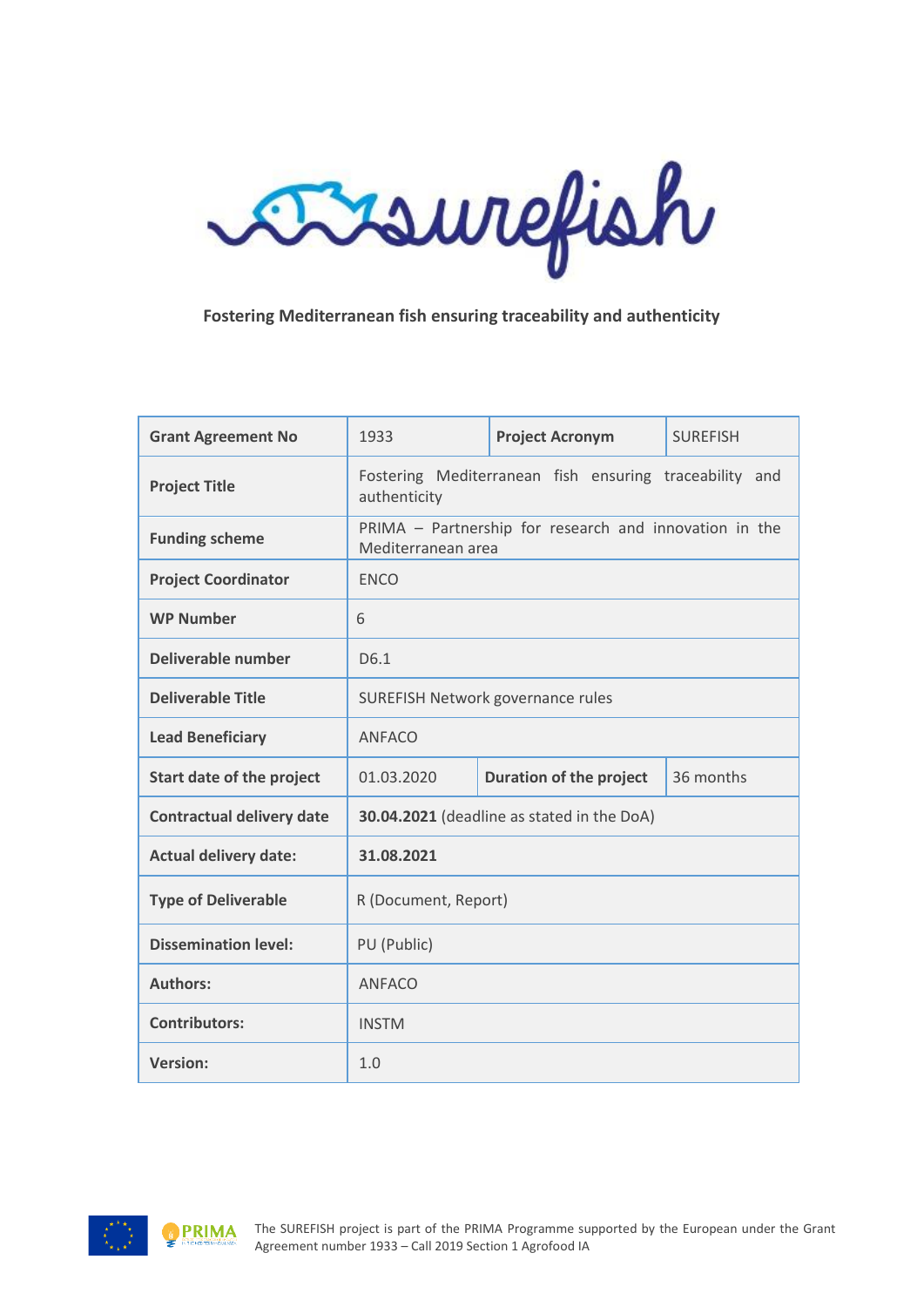©2021 SUREFISH Consortium

The SUREFISH Consortium [\(http://www.surefish.eu/\)](http://www.surefish.eu/).

THIS DOCUMENT IS PROVIDED BY THE COPYRIGHT HOLDERS AND CONTRIBUTORS "AS IS" AND ANY EXPRESS OR IMPLIED WARRANTIES, INCLUDING, BUT NOT LIMITED TO, THE IMPLIED WARRANTIES OF MERCHANTABILITY AND FITNESS FOR A PARTICULAR PURPOSE ARE DISCLAIMED. EXCEPT WHAT SET FORTH BY MANDATORY PROVISIONS OF LAW IN NO EVENT SHALL THE COPYRIGHT OWNER OR CONTRIBUTORS BE LIABLE FOR ANY DIRECT, INDIRECT, INCIDENTAL, SPECIAL, EXEMPLARY, OR CONSEQUENTIAL DAMAGES (INCLUDING, BUT NOT LIMITED TO, PROCUREMENT OF SUBSTITUTE GOODS OR SERVICES; LOSS OF USE, DATA, OR PROFITS; OR BUSINESS INTERRUPTION) HOWEVER CAUSED AND ON ANY THEORY OF LIABILITY, WHETHER IN CONTRACT, STRICT LIABILITY, OR TORT (INCLUDING NEGLIGENCE OR OTHERWISE) ARISING IN ANY WAY OUT OF THE USE OF THIS DOCUMENT, EVEN IF ADVISED OF THE POSSIBILITY OF SUCH DAMAGE.

*Disclaimer: The content of this deliverable reflects only the authors' view and PRIMA Foundation is not responsible for any use that may be made of the information contained therein.*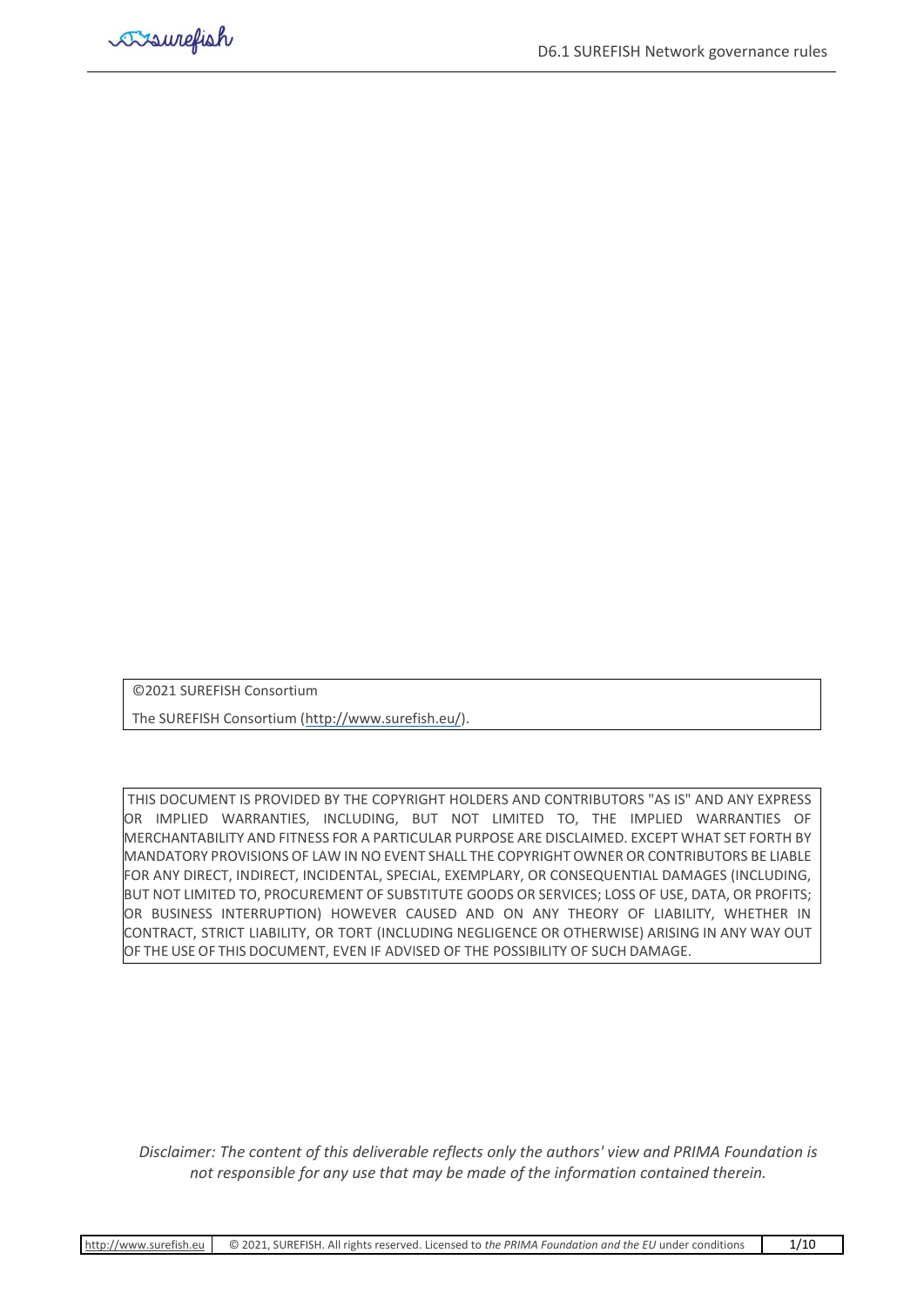# **History of changes**

<span id="page-2-0"></span>

| <b>Version</b> | <b>Author</b> | Date                        | <b>Comments</b>                          |
|----------------|---------------|-----------------------------|------------------------------------------|
| 0.1            | ANFACO        | 23.06.21                    | Preliminary version for partner revision |
| 0.2            | <b>ENCO</b>   | 23.07.21                    | First revision and formatting            |
| 0.3            | <b>INSTM</b>  | 23.08.21                    | Second revision                          |
| 0.4            | ANFACO        | 24.08.21                    | Final version sent to the Coordinator    |
| 0.5            | <b>ENCO</b>   | 25.08.2021                  | Revision and formatting                  |
| 0.6            | <b>ENCO</b>   | 27.08.2021                  | <b>Quality Assessment</b>                |
| 1.0            | <b>ENCO</b>   | 31.08.2021                  | Final version                            |
|                |               | Table 1: History of changes |                                          |

*Table 1: History of changes*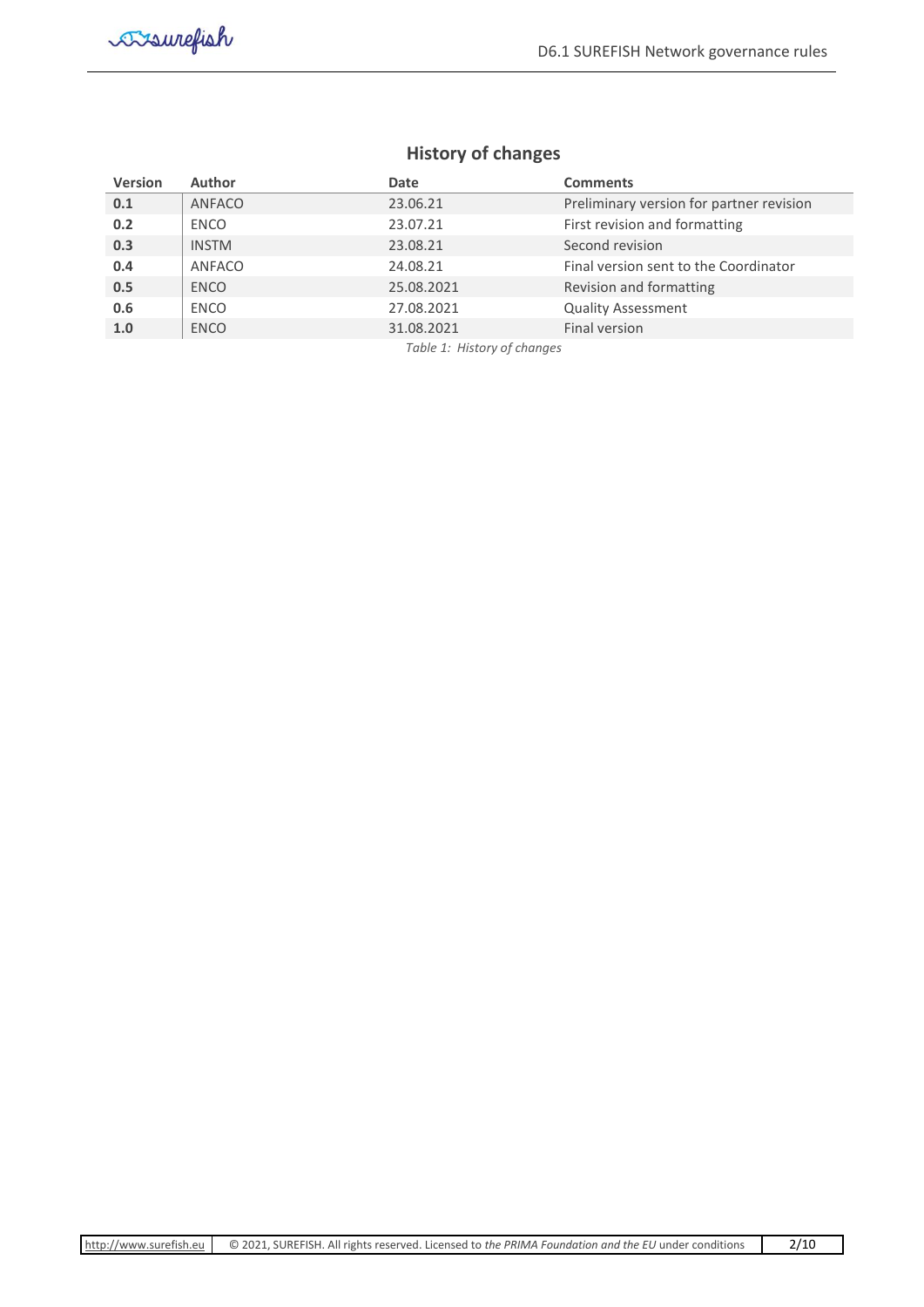# **Table of contents**

| 1.1 |  |  |
|-----|--|--|
| 1.2 |  |  |
| 1.3 |  |  |
| 2.  |  |  |
| 3.  |  |  |
|     |  |  |
|     |  |  |

# **Index of Tables**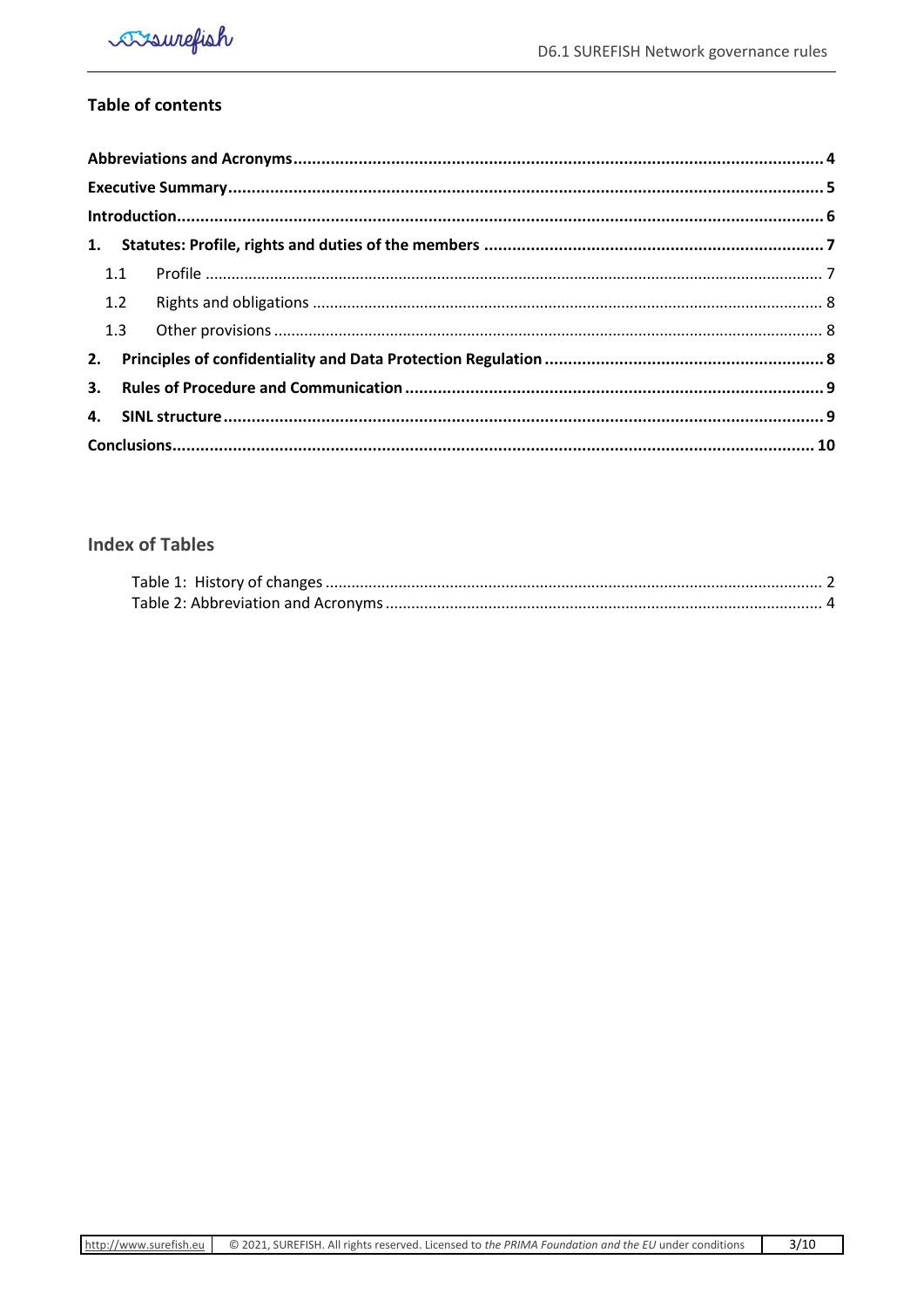

#### <span id="page-4-0"></span>**Abbreviations and Acronyms**

<span id="page-4-1"></span>

| <b>Abbreviation / Acronym</b>      | <b>Description</b>                                                |  |
|------------------------------------|-------------------------------------------------------------------|--|
| EC.                                | <b>Executive Committee</b>                                        |  |
| <b>PRIMA</b>                       | Partnership for research and innovation in the Mediterranean area |  |
| <b>SINL</b>                        | SUREFISH International network of laboratories                    |  |
| <b>WP</b>                          | Work Package                                                      |  |
| Table 2: Abbreviation and Acronyms |                                                                   |  |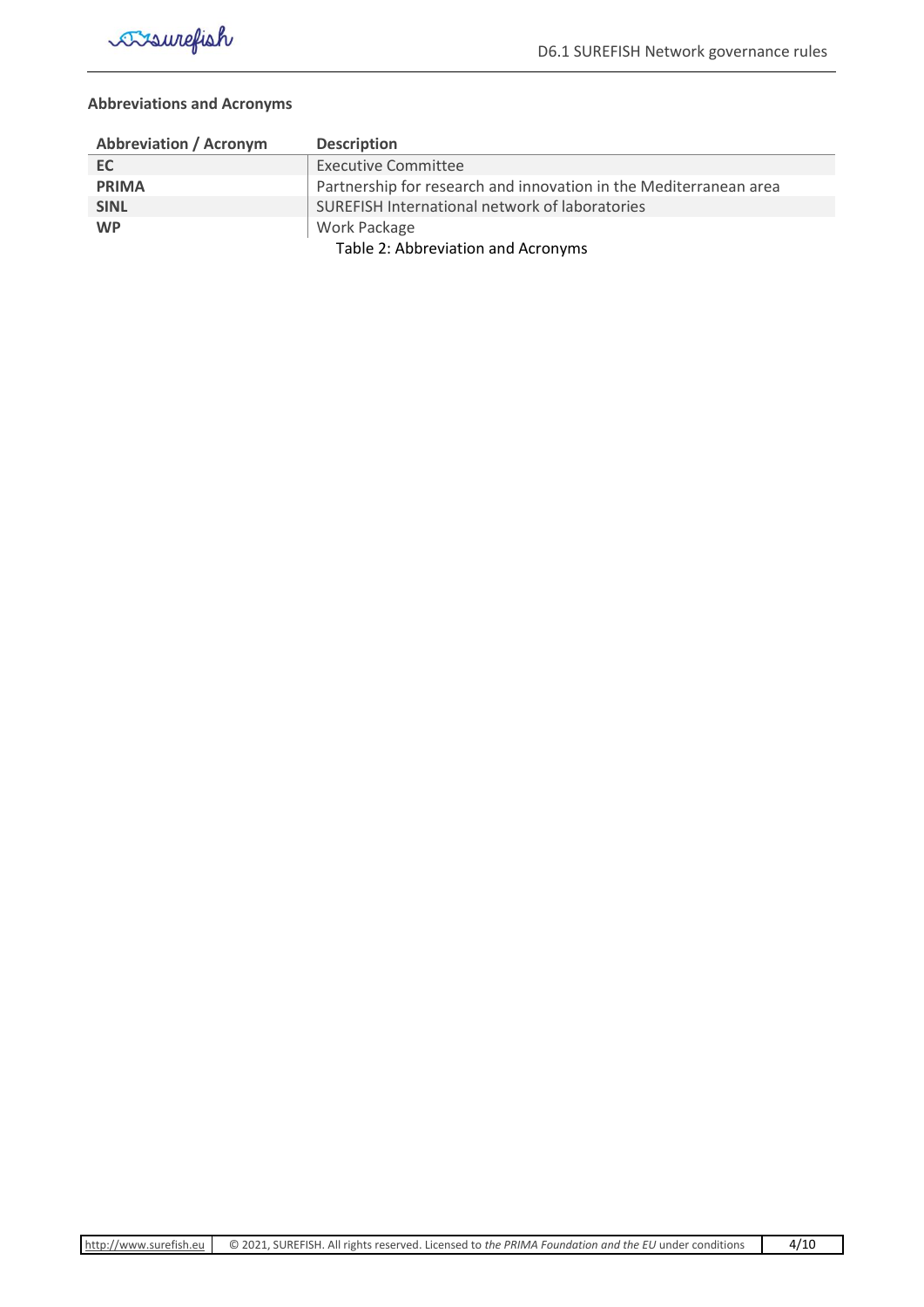#### <span id="page-5-0"></span>**Executive Summary**

One of the objectives of the SUREFISH project is the creation of an international network of laboratories working on Mediterranean fish traceability and authenticity. A database of public and private laboratories, located in Europe and other Mediterranean countries, that offer analytical services and facilities for the detection of the different types of fraud will be created.

Additionally, a networking space to exchange and share information and experience, harmonized protocols, on fish specialized analytics and authentication, will also be created. Key laboratories and experts selected from the database will be identified and invited to become members of the SUREFISH Network. The final objective is to create a discussion forum between the network members related to the existing analytical methods (protocols and techniques), novel developments and regulations in order to keep constantly updated with the new methods that are being developed.

The rules of governance of the network must be established. The present document describes these rules, based on 3 points:

- Statutes: Profile, rights and duties of the members.
- Principles of confidentiality and Data Protection Regulation.
- Rules of Procedure and Communication.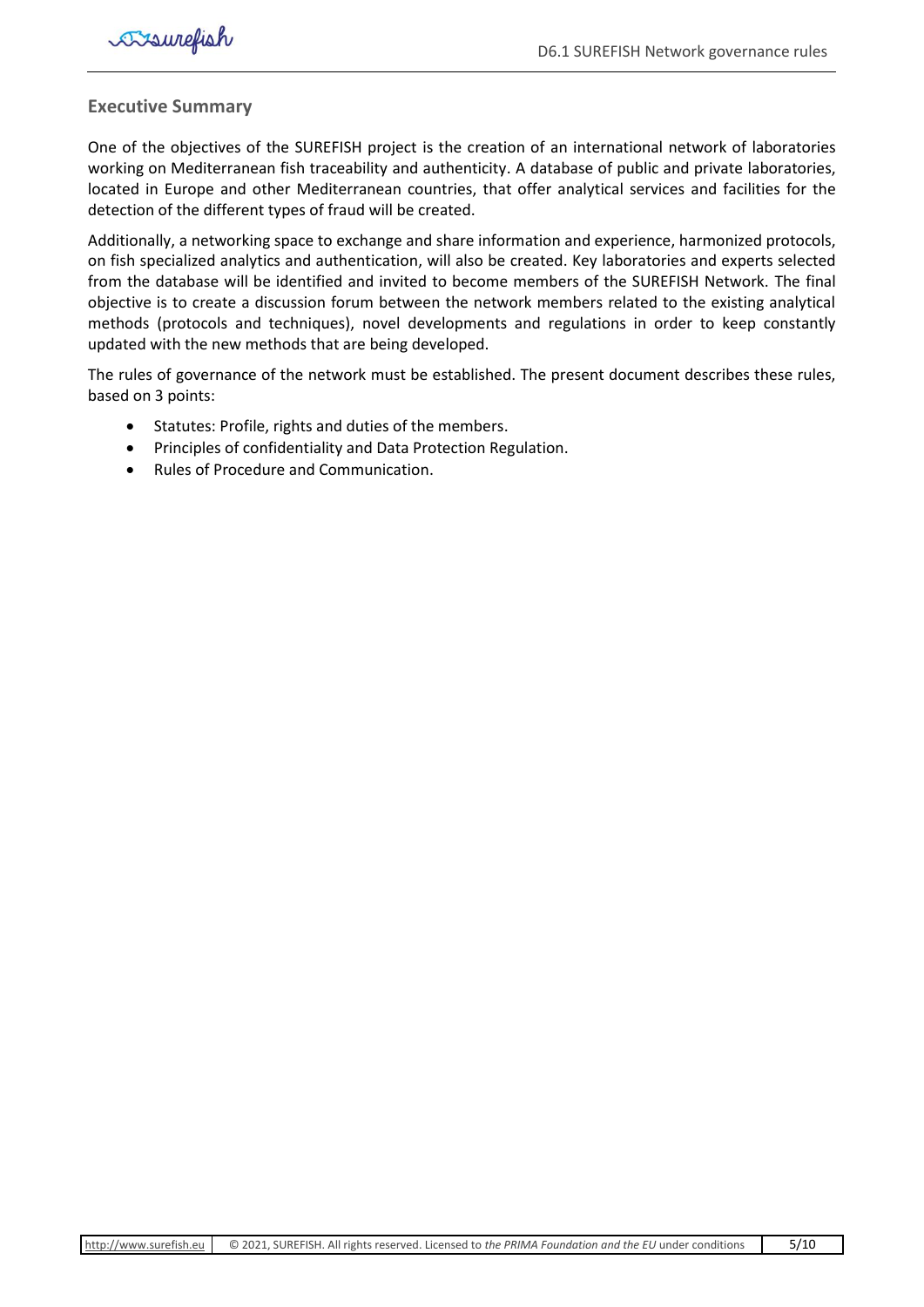

#### <span id="page-6-0"></span>**Introduction**

The objective of this document is to define an organizational structure of the SUREFISH International network of laboratories (SINL) that allows to manage the compliance and monitoring of the activities and actions of the Network. In this document, the fundamental procedures and rules to ensure the proper functioning of the SINL are defined.

The document is addressed to all members of the SUREFISH International network of laboratories (SINL), and will serve as a guide to define a solid and clear organizational model that will integrate the cooperation of all its members, for the development of each and every one of the actions and activities of the Network.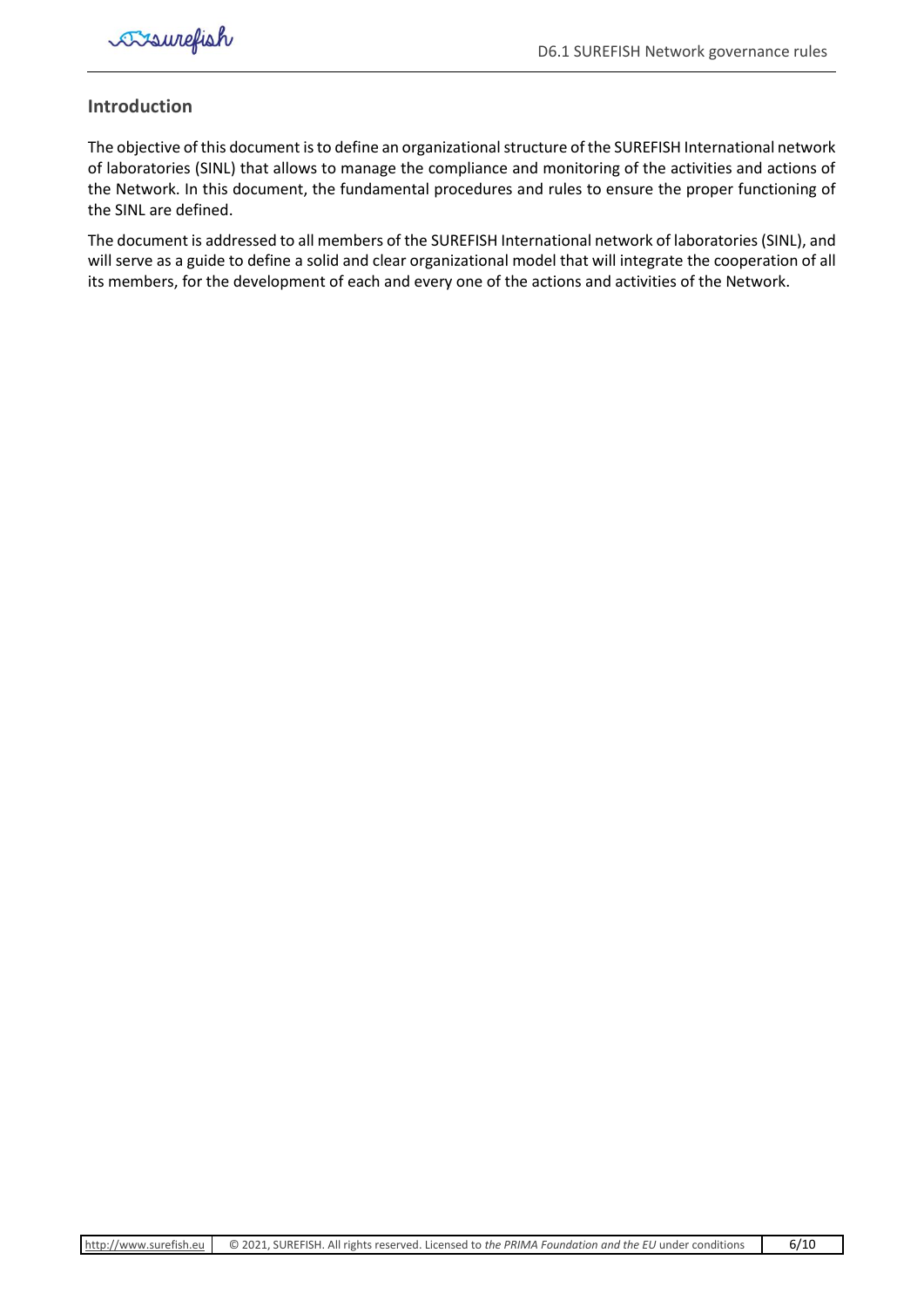# <span id="page-7-0"></span>**1. Statutes: Profile, rights and duties of the members**

#### <span id="page-7-1"></span>**1.1 Profile**

#### **Nature**

The SINL Network is created with the objective of being a discussion forum between a group of transnational laboratories working on Mediterranean fish traceability and authenticity, related to the existing analytical methods (protocols and techniques), novel developments and regulations in order to keep constantly updated with the new methods that are being developed.

The network members are public and private laboratories, located in Europe and other Mediterranean countries, that offer analytical services for the detection of the different types of fraud in fish products. A networking space will be created to exchange and share information and experience, harmonized protocols including the assistance to conduct ring tests on aquatic food, on fish specialized analytics and authentication.

The SINL Network arises with the will to be a flexible grouping, from the point of view of its constitution, since it will integrate the members of the SUREFISH project and being open to host all types of European or international companies and entities that develop their activity in the Mediterranean region whose scope of work is related to the objective of the SINL Network.

#### **Legal Personality**

The SINL Network is a voluntary grouping of companies and entities that will not have its own legal personality.

#### **Members of the SINL Network**

Founding members of the SINL Network will be the partners of the SUREFISH project, who will initially form the Executive Committee of the Network.

Additionally, key laboratories and experts selected from the database of international laboratories created in SUREFISH project will be identified and invited to become members of the SUREFISH Network.

Companies and entities that are duly registered in the Network through the completion of the corresponding expression of interest may be members of the Network.

All applications for membership shall be approved by the Executive Committee.

#### **Governing body**

The **Executive Committee (EC)** is the permanent and visible governing body of the SINL Network. Its main function is to ensure compliance with the objectives of the Network.

Members: all SUREFISH project partners shall be members of the Executive Committee.

Functions: the Executive Committee shall be assigned the following functions:

- Represent the SINL Network.
- Approve the objectives and the activities to be developed by the Network.
- Approve the list of external laboratories that will be invited to be part of the Network.
- Approve the integration of new members who are considered of interest to the Network.
- Approve the loss of membership of the Network by any of its members.
- Approve the dissolution of the Network.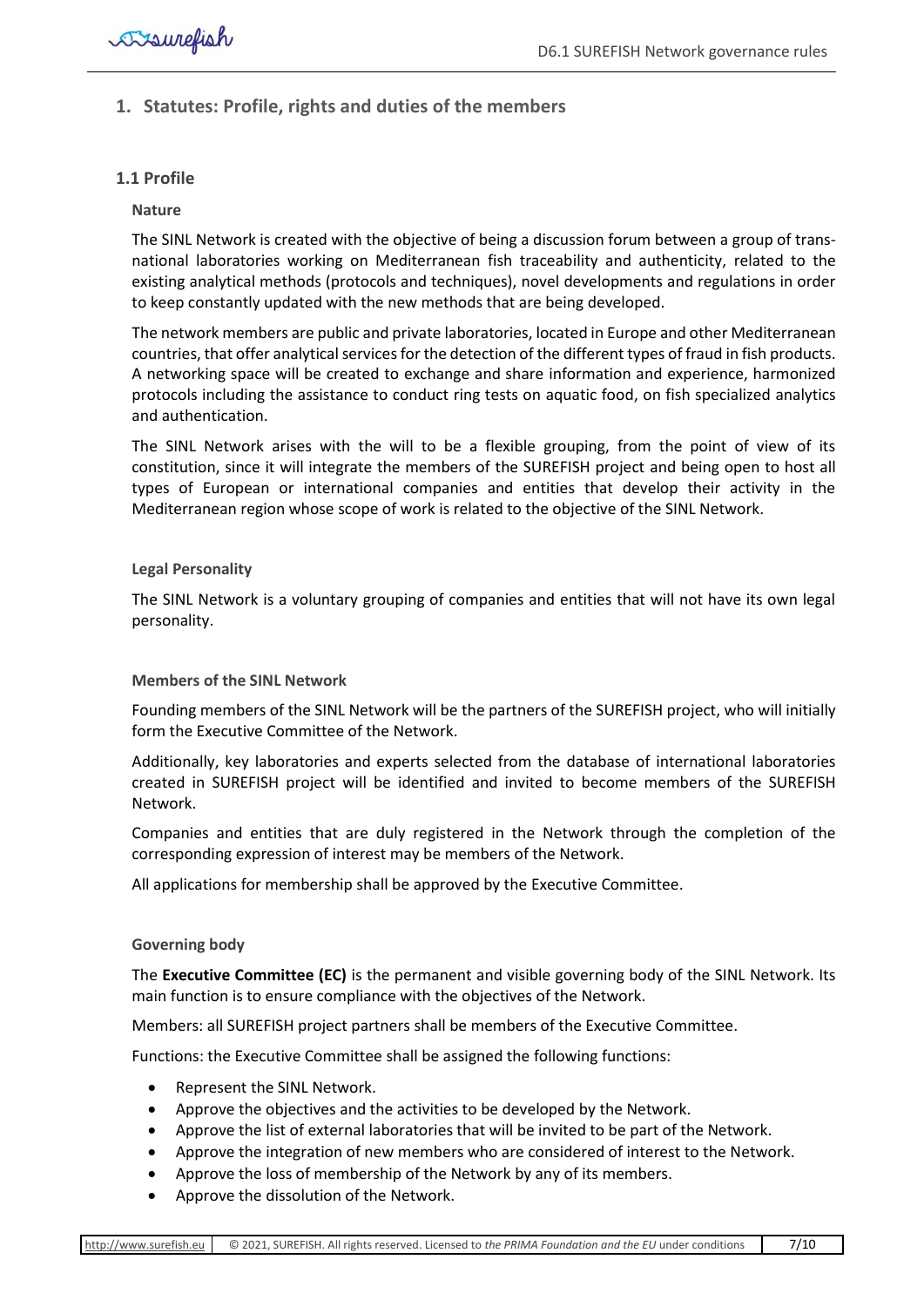• and as many other functions as may be deemed and approved by the Executive Committee.

Meetings: the members who are part of the Executive Committee will participate in periodic meetings, where they will be able to discuss about the above-mentioned functions and adopt agreements by a simple majority.

#### <span id="page-8-0"></span>**1.2 Rights and obligations**

**Rights of members** 

- Participate in the activities of the SINL Network for which they are summoned.
- Exercise the right to send their opinions and comments to the Executive Committee.
- To be informed of the composition and functions of the governing and representative body of the Network.

#### **Duties of members**

• Assume and comply with the agreements validly adopted by the governing or representative bodies of the SINL Network.

#### <span id="page-8-1"></span>**1.3 Other provisions**

**Loss of membership of the Network**

Membership is lost for the following reasons:

- voluntary resignation;
- failure to comply with its obligations;
- or by estimate of the Executive Committee.

#### **Dissolution**

The SINL Network shall be dissolved by the will of its members, by a two-thirds majority at the Executive Committee meeting convened for that purpose.

### <span id="page-8-2"></span>**2. Principles of confidentiality and Data Protection Regulation**

The expression of interest, necessary to be part of the SINL Network, will contemplate the aspects of confidentiality of the information that must be respected by each member of the Network and its noncompliance will be grounds for expulsion from the Network. It must be signed by all participants of the Network.

Likewise, all information exchanged within the governing body of the Network (Executive Committee) will be confidential, unless expressly approved by the Executive Committee in the case of documents that may take on a public character.

All information, contacts, databases, etc... will comply with and be stored in accordance with current EU regulations. The partners of the SUREFISH project guarantee the protection and confidentiality of personal data provided to the any member of the consortium in accordance with the terms established in the General Data Protection Regulations UE 2016/679. Any member of the SINL Network may at any time exercise the right of access, rectification, cancellation or suppression, opposition, limitation or portability under the terms established in the General Data Protection Regulations UE 2016/679.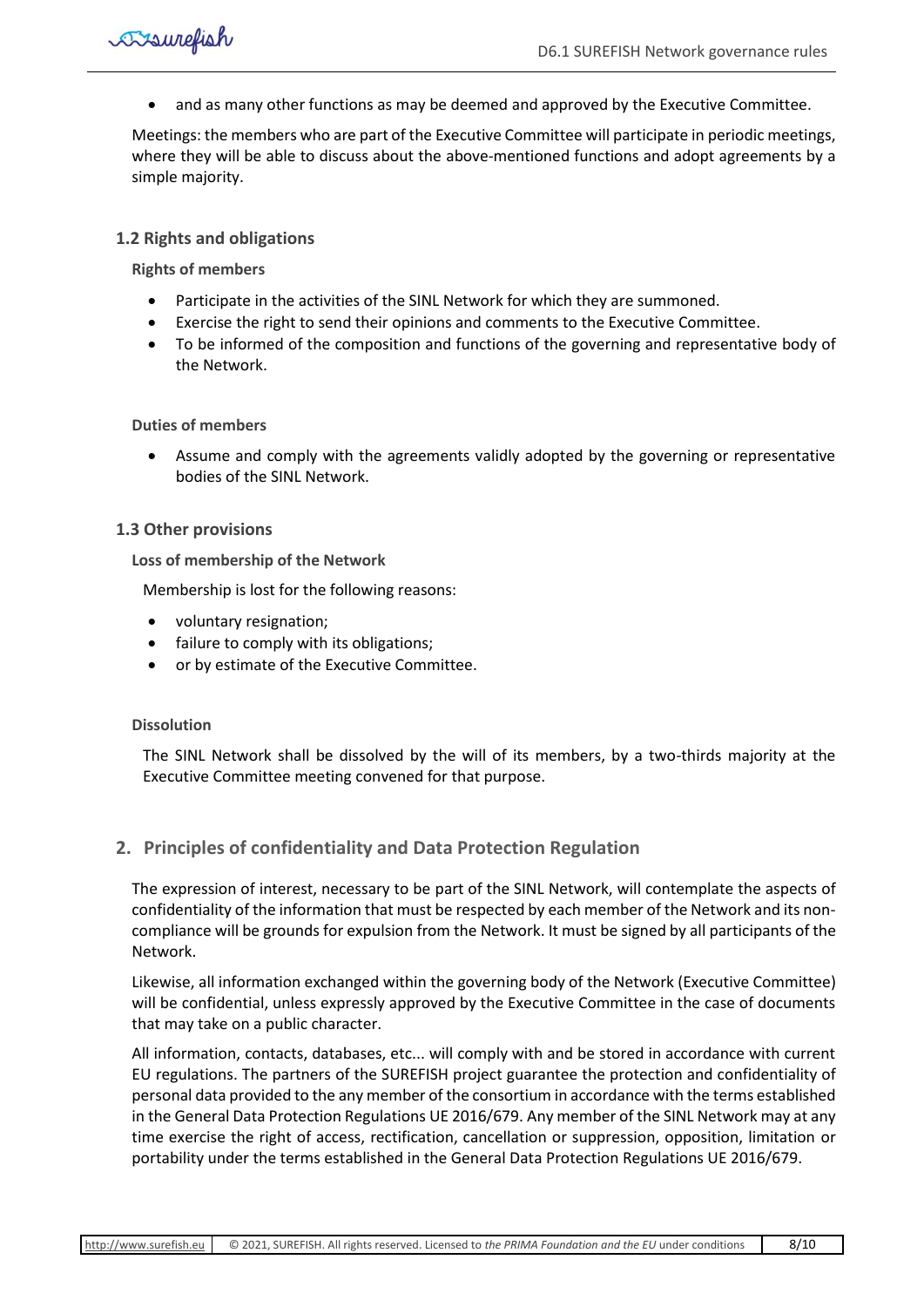#### <span id="page-9-0"></span>**3. Rules of Procedure and Communication**

ANFACO as lead beneficiary of Task 6.1.2 "SUREFISH Network: Discussion forum on fish products analytical techniques", within Work Package 6 of SUREFISH project, will be in charge of the internal communication in the network. After the approval by the Executive Committee of the list of external laboratories that will be invited to become part of the SINL Network, ANFACO will contact them to explain the nature of this Network by sending the present document and the corresponding expression of interest, requesting its completion so that they can be duly registered in the Network.

However, other partners of the SUREFISH project that have direct relation with any of the laboratories selected to be part of the Network, will be able to directly contact and invite them to become part of the Network.

Regarding the 4 thematic webinars that will be held to discuss specific topics along the project, each webinar will be organised and chaired by a different SUREFISH partner, so such partner will be in charge of contacting the Network members to announce the corresponding webinar and to further keep them informed about all the necessary issues for its organization. The partners will report the main findings and conclusions of each webinar and make it available in the project web site to the network members.

The scheduled dates for these 4 workshops are December 2021, May 2022, October 2022 and February 2023.

ENCO as coordinator of the project will assume the task to communicate with the European Institutions for the mandatory communications and to establish links with other European projects and European bodies related to our topics in order to be part in the most influent thematic networks at European level.

#### <span id="page-9-1"></span>**4. SINL structure**

The information of the SINL will be made available in the official project webpage through a dedicated section. The final objective is to design the database, making the navigation and research of laboratories easy for all the users by applying filters. After agreed with the members, the database will also provide the main contacts for each laboratory.

Furthermore, this section will show all the planned activities related to the SINL, the main regulatory aspects, and finally, a specific form where both private and public organizations can apply to become a new member.

The new section will be online by M21.